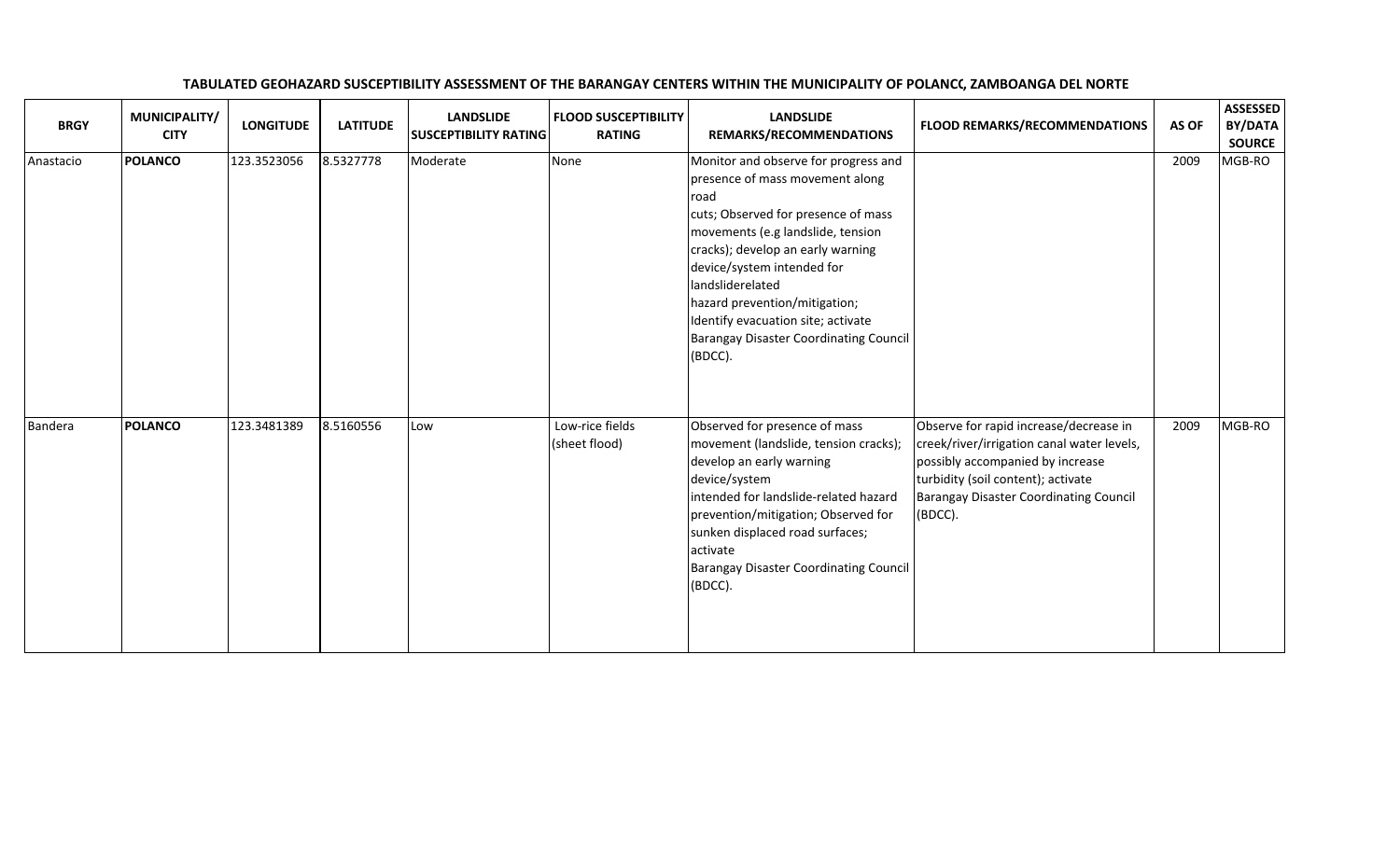| Bethlehem | POLANCO        | 123.3992500 | 8.4273889 | Moderate | None | Monitor and observe for progress and<br>presence of mass movement along<br>road<br>cuts; Observed for presence of mass<br>movements (e.g landslide, tension<br>cracks); develop an early warning<br>device/system intended for<br>landsliderelated<br>hazard prevention/mitigation;<br>Identify evacuation site; Constant<br>communication and updates with Brgy.<br>New Lebangon; activate Barangay<br>Disaster Coordinating Council (BDCC). | 2009 | MGB-RO |
|-----------|----------------|-------------|-----------|----------|------|-----------------------------------------------------------------------------------------------------------------------------------------------------------------------------------------------------------------------------------------------------------------------------------------------------------------------------------------------------------------------------------------------------------------------------------------------|------|--------|
| Dangi     | <b>POLANCO</b> | 123.3712778 | 8.4301944 | Low      | None | Observed for presence of mass<br>movements (e.g landslide, tension<br>cracks);                                                                                                                                                                                                                                                                                                                                                                | 2009 | MGB-RO |
| Dansullan | POLANCO        | 123.3791111 | 8.4301111 | Moderate | None | Monitor and observe for progress and<br>presence of mass movement along<br>road<br>cuts; Observed for presence of mass<br>movements (e.g landslide, tension<br>cracks); develop an early warning<br>device/system intended for<br>landsliderelated<br>hazard prevention/mitigation;<br>Identify evacuation site; Constant<br>communication and updates with Brgy.<br>Pian; activate Barangay Disaster<br>Coordinating Council (BDCC).         | 2009 | MGB-RO |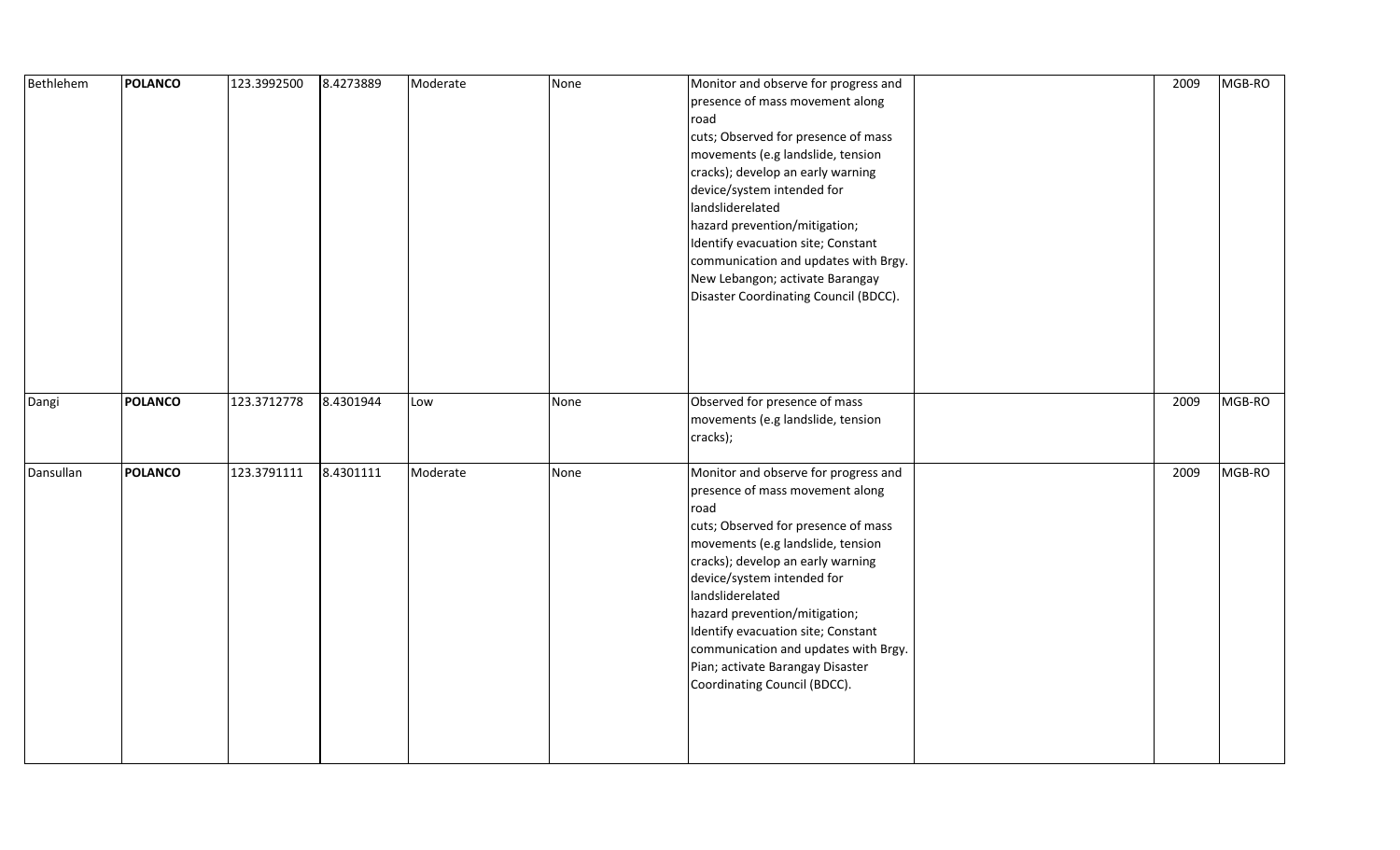| De Venta Perla       | <b>POLANCO</b> | 123.4571111 | 8.3307778 | Low | High (flashflood/sheet<br>flood)                                | Moderate (hilly areas)<br>Observed for presence of mass<br>movements (e.g landslide, tension<br>cracks);<br>Monitor and observe for progress and<br>presence of mass movement; develop<br>an<br>early warning device/system intended<br>for<br>landslide-related hazard<br>prevention/mitigation; activate<br>Barangay<br>Disaster Coordinating Council (BDCC). | Observe for rapid increase/decrease in<br>creek/river water levels, possibly<br>accompanied by increase turbidity (soil<br>content); Constant communication and<br>updates with Brgy. Dilawa, Pinan;<br>activate Barangay Disaster Coordinating<br>Council (BDCC).                  | 2009 | MGB-RO |
|----------------------|----------------|-------------|-----------|-----|-----------------------------------------------------------------|-----------------------------------------------------------------------------------------------------------------------------------------------------------------------------------------------------------------------------------------------------------------------------------------------------------------------------------------------------------------|-------------------------------------------------------------------------------------------------------------------------------------------------------------------------------------------------------------------------------------------------------------------------------------|------|--------|
| Guinles              | <b>POLANCO</b> | 123.3831389 | 8.5153333 | Low | Low to moderate-low<br>River (sheet flood)                      | Observed for presence of mass<br>lying areas near Dipolog   movements (e.g landslide, tension<br>cracks); Observe for sunken and<br>displaced road surfaces;                                                                                                                                                                                                    | Observe for rapid increase/decrease in<br>creek/river water levels, possibly<br>accompanied by increase turbidity (soil<br>content); activate Barangay Disaster<br>Coordinating Council (BDCC).                                                                                     | 2009 | MGB-RO |
| Isis                 | <b>POLANCO</b> | 123.3893056 | 8.5456389 | Low | None                                                            | Observed for presence of mass<br>movement (landslide, tension cracks);<br>activate BDCC                                                                                                                                                                                                                                                                         |                                                                                                                                                                                                                                                                                     | 2009 | MGB-RO |
| Labrador<br>(Prinda) | <b>POLANCO</b> | 123.3601389 | 8.5101111 | Low | Low to moderate areas<br>near<br>Polanco River<br>(sheet flood) | Observed for presence of mass<br>movements (e.g landslide, tension<br>cracks); Observe for saturated ground<br>or<br>seeps in areas that are not typically<br>wet;<br>Observe for sunken and displaced road<br>surfaces; activate Barangay Disaster<br>Coordinating Council (BDCC).                                                                             | Observe for rapid increase/decrease in<br>creek/river water levels, possibly<br>accompanied by increase turbidity (soil<br>content); activate Barangay Disaster<br>Coordinating Council (BDCC). Warn on<br>riverbed scouring and/or relocate<br>residents located along riverbanks. | 2009 | MGB-RO |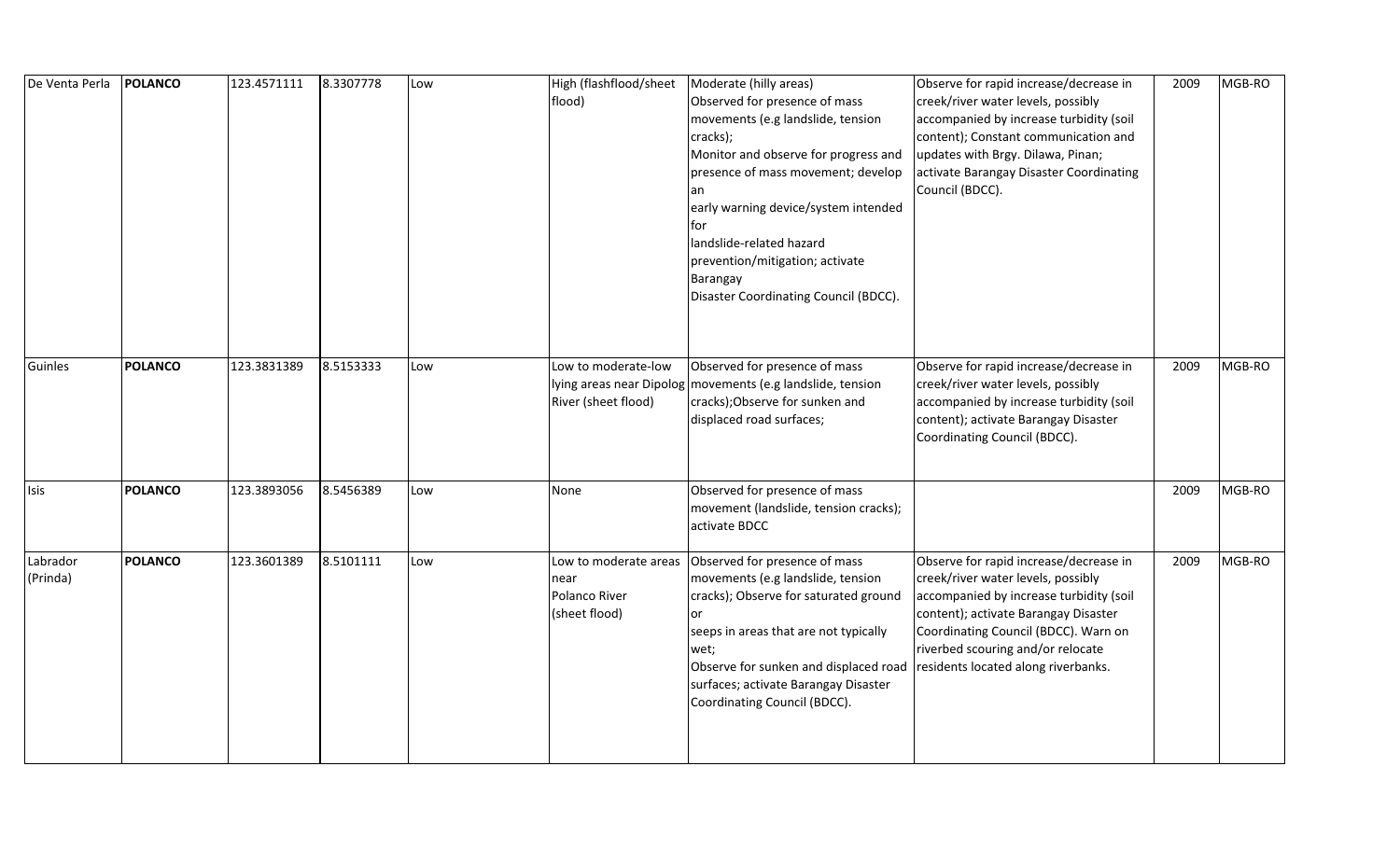| Lapayanbaja | POLANCO        | 123.3653333 | 8.4580000 | Moderate | None (brgy. proper);<br>High-rice fields<br>(flashflood/sheet flood) | Monitor and observe for progress and<br>presence of mass movement along<br>road<br>cuts; Observed for presence of mass<br>movements (e.g landslide, tension<br>cracks); develop an early warning<br>device/system intended for<br>landsliderelated<br>hazard prevention/mitigation;<br>Identify evacuation site; Constant<br>communication and updates with Brgy.<br>Silawe; activate Barangay Disaster<br>Coordinating Council (BDCC). | Observe for rapid increase/decrease in<br>creek/river water levels, possibly<br>accompanied by increase turbidity (soil<br>content); activate Barangay Disaster<br>Coordinating Council (BDCC).                                                                                                                                        | 2009 | MGB-RO |
|-------------|----------------|-------------|-----------|----------|----------------------------------------------------------------------|-----------------------------------------------------------------------------------------------------------------------------------------------------------------------------------------------------------------------------------------------------------------------------------------------------------------------------------------------------------------------------------------------------------------------------------------|----------------------------------------------------------------------------------------------------------------------------------------------------------------------------------------------------------------------------------------------------------------------------------------------------------------------------------------|------|--------|
| Letapan     | <b>POLANCO</b> | 123.3789167 | 8.4990278 | Low      | None                                                                 | Observed for presence of mass<br>movements (e.g landslide, tension<br>cracks);                                                                                                                                                                                                                                                                                                                                                          |                                                                                                                                                                                                                                                                                                                                        | 2009 | MGB-RO |
| Linabo      | POLANCO        | 123.4299167 | 8.3521667 | Moderate | High                                                                 | (High on the middle to ridge<br>(flashflood/sheet flood) (top); Monitor and observe for progress<br>and<br>presence of mass movement along the<br>slopes of adjacent elongated, very<br>steep<br>sloping mountain; develop an early<br>warning device/system intended for<br>landslide-related hazard<br>prevention/mitigation.<br>activate Barangay Disaster<br>Coordinating<br>Council (BDCC).                                        | Develop an early warning system<br>intended for flood-related hazard<br>prevention;<br>Observe for rapid increase/decrease in<br>creek/river water levels, possibly<br>accompanied by increase turbidity (soil<br>content); identify relocation site for<br>residents residing near the tributary of<br>Polaco River;<br>activate BDCC | 2009 | MGB-RO |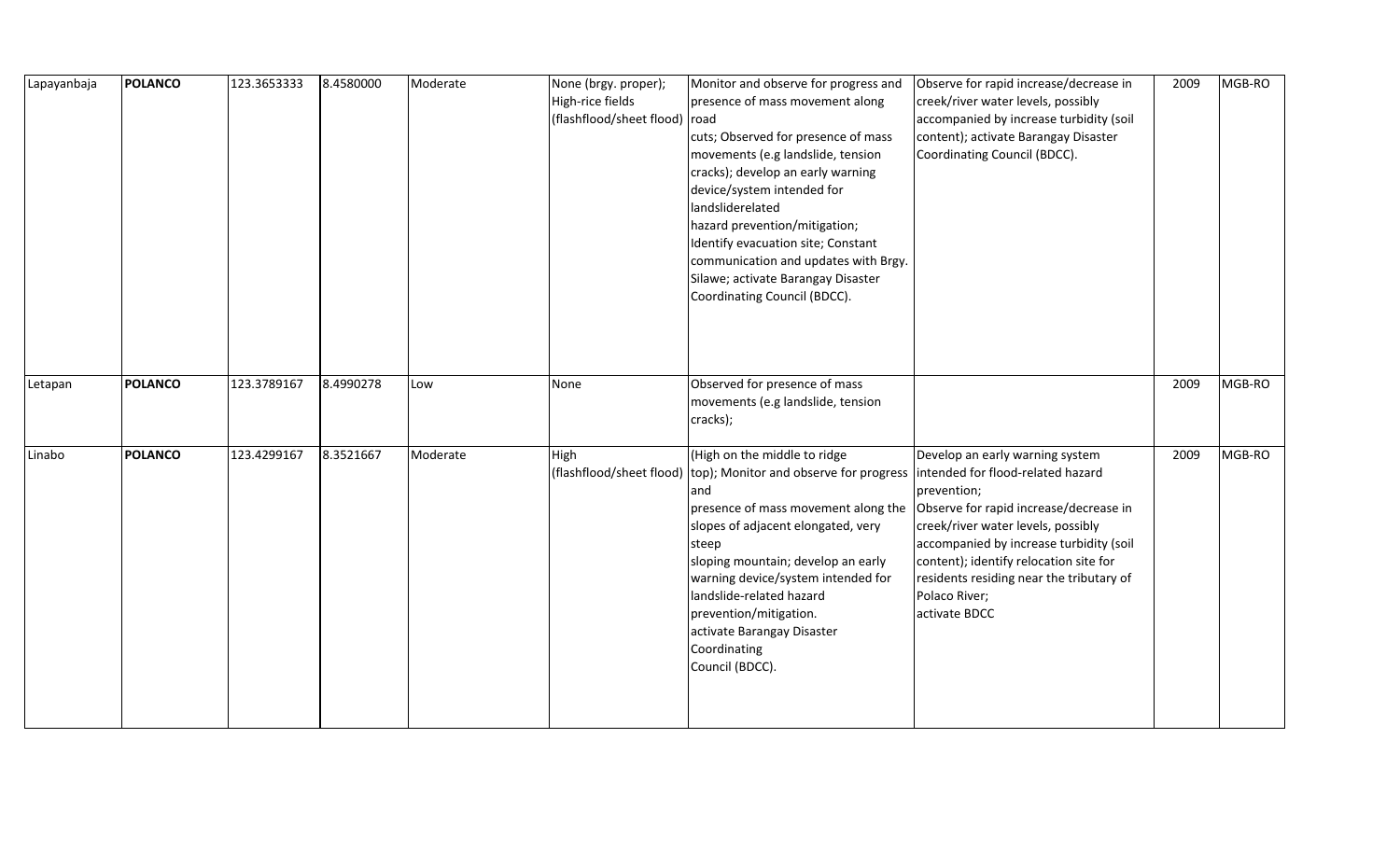| Lingasad  | POLANCO        | 123.4004722 | 8.4971111 | Low      | Low (sheet flood) | Observed for presence of mass<br>movements (e.g landslide, tension<br>cracks);                                                                                                                                                                                                                                                                                                                                                                                                          | Seasonal (annually - every rainy season)<br>sheet flooding with low $(0 - 0.5 \text{ m})$<br>water depths; activate Barangay Disaster<br>Coordinating Council (BDCC). | 2009 | MGB-RO |
|-----------|----------------|-------------|-----------|----------|-------------------|-----------------------------------------------------------------------------------------------------------------------------------------------------------------------------------------------------------------------------------------------------------------------------------------------------------------------------------------------------------------------------------------------------------------------------------------------------------------------------------------|-----------------------------------------------------------------------------------------------------------------------------------------------------------------------|------|--------|
| Macleodes | POLANCO        | 123.4244167 | 8.3940556 | Moderate | None              | High (road cuts along<br>provincial road)<br>Monitor and observe for progress and<br>presence of mass movement along<br>road<br>cuts; Observed for presence of mass<br>movements (e.g landslide, tension<br>cracks); develop an early warning<br>device/system intended for<br>landsliderelated<br>hazard prevention/mitigation;<br>Identify evacuation site; Constant<br>communication and updates with Brgy.<br>Bethlehem; activate Barangay Disaster<br>Coordinating Council (BDCC). |                                                                                                                                                                       | 2009 | MGB-RO |
| Magangon  | <b>POLANCO</b> | 123.3951389 | 8.4819167 | Low      | None              | Observed for presence of mass<br>movements (e.g landslide, tension<br>cracks);                                                                                                                                                                                                                                                                                                                                                                                                          |                                                                                                                                                                       | 2009 | MGB-RO |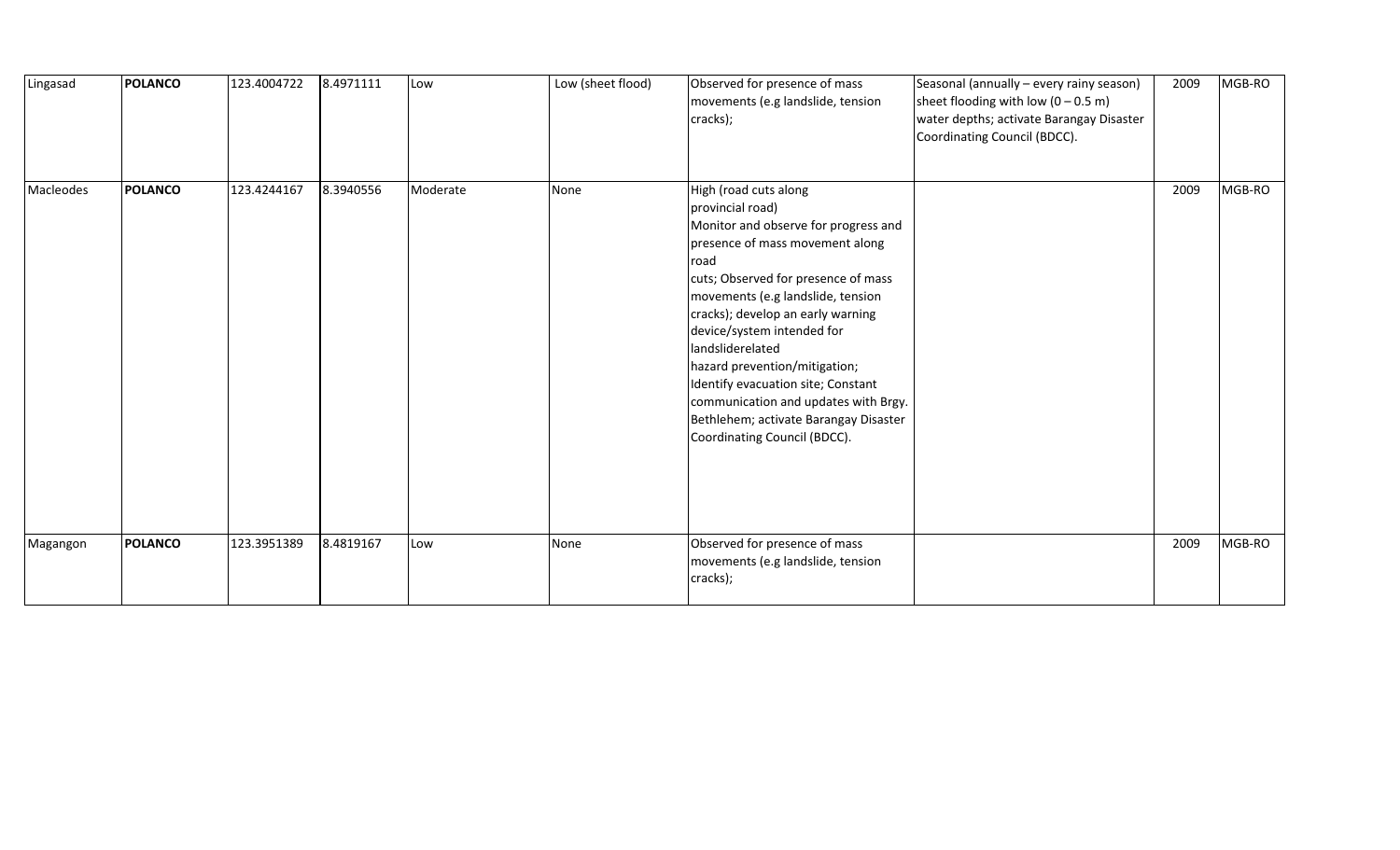| Maligaya     | <b>POLANCO</b> | 123.3816667 | 8.3896389 | Moderate | None (brgy. proper)<br>high on areas near a<br>creek (flashflood) | High (road cuts along<br>barangay road)<br>Monitor and observe for progress and<br>presence of mass movement along<br>road<br>cuts; develop an early warning<br>device/system intended for<br>landsliderelated<br>hazard prevention/mitigation;<br>activate Barangay Disaster<br>Coordinating<br>Council (BDCC). Mitigate thru<br>engineering measures the Maligaya<br>Primary School particularly at the edge | Observed for rapid increase/decrease in<br>creek/river water levels, possibly<br>accompanied by increase turbidity (soil<br>content); Develop an early warning<br>system intended flashflood-related<br>hazard prevention; Activate BDCC;                                                                                              | 2009 | MGB-RO |
|--------------|----------------|-------------|-----------|----------|-------------------------------------------------------------------|----------------------------------------------------------------------------------------------------------------------------------------------------------------------------------------------------------------------------------------------------------------------------------------------------------------------------------------------------------------------------------------------------------------|----------------------------------------------------------------------------------------------------------------------------------------------------------------------------------------------------------------------------------------------------------------------------------------------------------------------------------------|------|--------|
| Milad        | <b>POLANCO</b> | 123.4049167 | 8.3903333 | Low      | High                                                              | Moderate (hilly areas)<br>(flashflood/sheet flood) Observed for presence of mass<br>movements (e.g landslide, tension<br>cracks); activate Barangay Disaster<br>Coordinating Council (BDCC).                                                                                                                                                                                                                   | Develop an early warning system<br>intended for flood-related hazard<br>prevention;<br>Observe for rapid increase/decrease in<br>creek/river water levels, possibly<br>accompanied by increase turbidity (soil<br>content); Identify evacuation site;<br>activate BDCC; engineering measures be<br>applied to address lateral erosion. | 2009 | MGB-RO |
| New Lebangon | <b>POLANCO</b> | 123.3934722 | 8.4382222 | Low      | None                                                              | Observed for presence of mass<br>movements (e.g landslide, tension<br>cracks);                                                                                                                                                                                                                                                                                                                                 |                                                                                                                                                                                                                                                                                                                                        | 2009 | MGB-RO |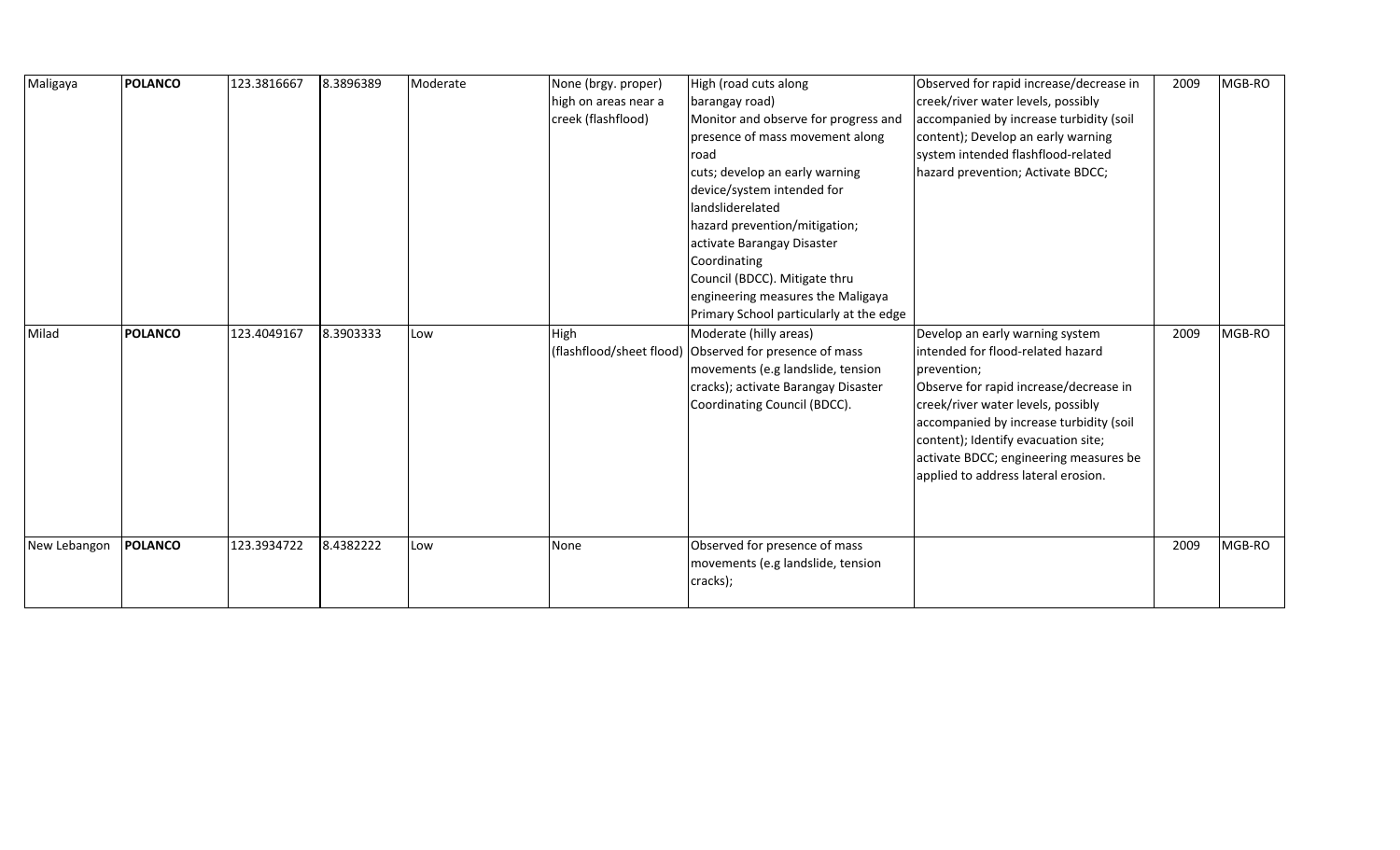| New Sicayab                    | <b>POLANCO</b> | 123.3841944 | 8.4096111 | Moderate | None             | Monitor and observe for progress and<br>presence of mass movement along<br>road<br>cuts; Observed for presence of mass<br>movements (e.g landslide, tension<br>cracks); develop an early warning<br>device/system intended for<br>landsliderelated<br>hazard prevention/mitigation;<br>Identify evacuation site; Constant<br>communication and updates with Brgy.<br>Dansullan; activate Barangay Disaster<br>Coordinating Council (BDCC). |                                                                                                                                                                                                 | 2009 | MGB-RO |
|--------------------------------|----------------|-------------|-----------|----------|------------------|--------------------------------------------------------------------------------------------------------------------------------------------------------------------------------------------------------------------------------------------------------------------------------------------------------------------------------------------------------------------------------------------------------------------------------------------|-------------------------------------------------------------------------------------------------------------------------------------------------------------------------------------------------|------|--------|
| Obay                           | <b>POLANCO</b> | 123.3662222 | 8.5481111 | Low      | Moderate to high | Observed for presence of mass<br>movement (landslide, tension cracks);<br>activate BDCC                                                                                                                                                                                                                                                                                                                                                    | Observe for rapid increase/decrease in<br>creek/river water levels, possibly<br>accompanied by increase turbidity (soil<br>content); activate Barangay Disaster<br>Coordinating Council (BDCC). | 2009 | MGB-RO |
| Pian                           | <b>POLANCO</b> | 123.3511111 | 8.5025556 | Low      | High             | Observed for presence of mass<br>movements (e.g landslide, tension<br>cracks);                                                                                                                                                                                                                                                                                                                                                             | Observe for rapid increase/decrease in<br>creek/river water levels, possibly<br>accompanied by increase turbidity (soil<br>content); activate Barangay Disaster<br>Coordinating Council (BDCC). | 2009 | MGB-RO |
| Poblacion South <b>POLANCO</b> |                | 123.3602778 | 8.5246944 | Low      | Low              | Observed for presence of mass<br>movement (landslide, tension cracks);<br>activate BDCC.                                                                                                                                                                                                                                                                                                                                                   | Seasonal (annually - every rainy season)<br>sheet flooding with low $(0 - 0.5 \text{ m})$ ;<br>activate Barangay Disaster Coordinating<br>Council (BDCC).                                       | 2009 | MGB-RO |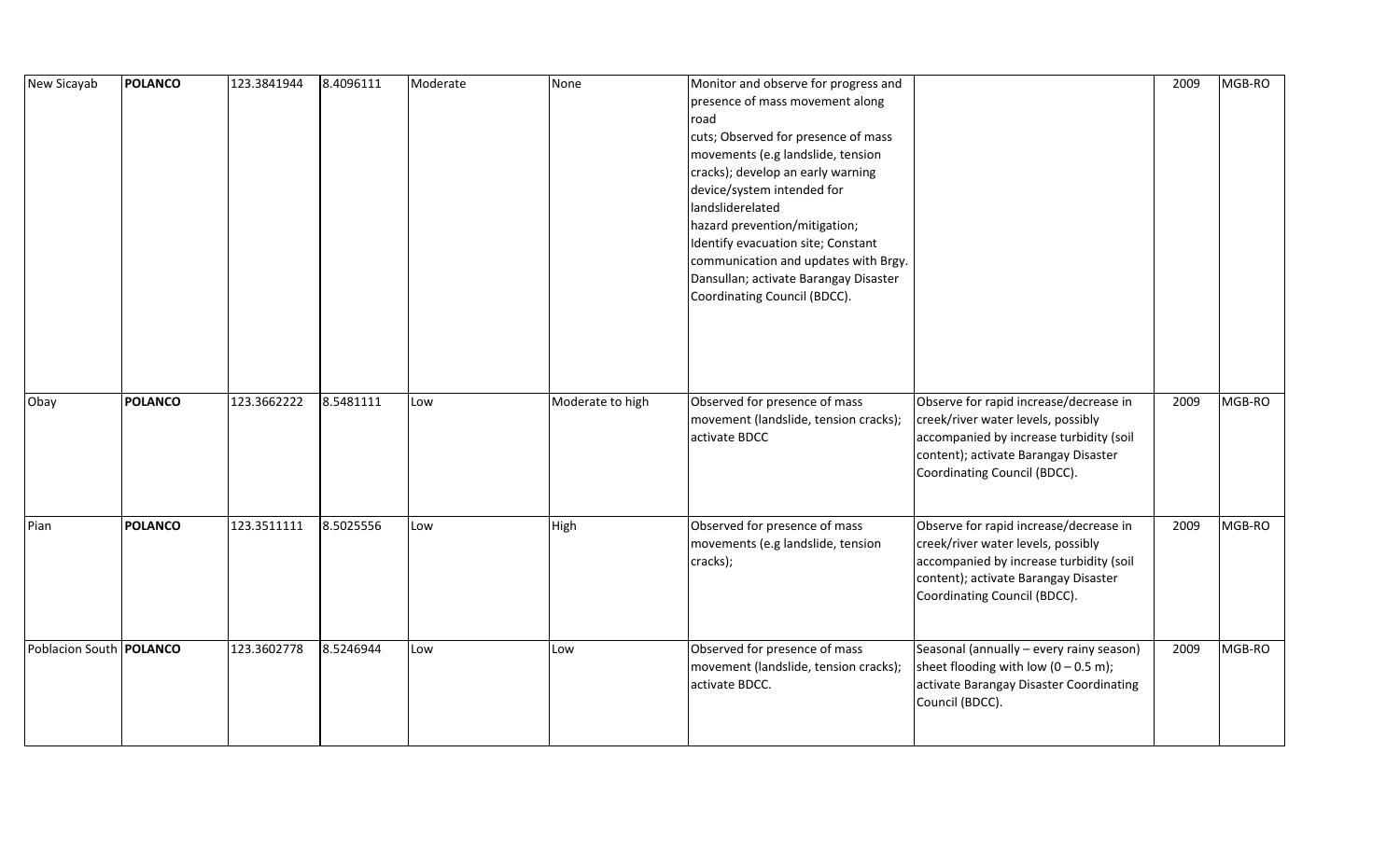| San Antonio<br>(Paetan) | <b>POLANCO</b> | 123.3948611 | 8.5223889 | Low | None | Observed for presence of mass<br>movement (landslide, tension cracks);<br>activate BDCC.                                                                                                                                                                       |                                                                                                                                                                                                                                                                                                                                                                                                                                              | 2009 | MGB-RO |
|-------------------------|----------------|-------------|-----------|-----|------|----------------------------------------------------------------------------------------------------------------------------------------------------------------------------------------------------------------------------------------------------------------|----------------------------------------------------------------------------------------------------------------------------------------------------------------------------------------------------------------------------------------------------------------------------------------------------------------------------------------------------------------------------------------------------------------------------------------------|------|--------|
| San Miguel<br>(Loboc)   | <b>POLANCO</b> | 123.4214167 | 8.5338333 | Low | None | Observed for presence of mass<br>movement (landslide, tension cracks);<br>activate BDCC                                                                                                                                                                        |                                                                                                                                                                                                                                                                                                                                                                                                                                              | 2009 | MGB-RO |
| San Pedro               | <b>POLANCO</b> | 123.3979722 | 8.4052222 | Low | High | Moderate (Malala Hill); Observed for<br>presence of mass<br>movements (e.g landslide, tension<br>cracks); Monitor and observe for<br>progress and<br>presence of mass movement along the<br>slopes; activate Barangay Disaster<br>Coordinating Council (BDCC). | Observed for rapid increase/decrease in<br>creek/river water levels, possibly<br>accompanied by increase turbidity (soil<br>content); Develop an early warning<br>system intended flashflood-related<br>hazard prevention; Activate BDCC;<br>Observe for rapid increase/decrease in<br>creek/river water levels, possibly<br>accompanied by increase turbidity (soil<br>content); activate Barangay Disaster<br>Coordinating Council (BDCC). | 2009 | MGB-RO |
| Santo Niño<br>(Lantoy)  | <b>POLANCO</b> | 123.4029444 | 8.5470000 | Low | High | Observed for presence of mass<br>movement (landslide, tension cracks);<br>activate BDCC                                                                                                                                                                        | Observe for rapid increase/decrease in<br>creek/river water levels, possibly<br>accompanied by increase turbidity (soil<br>content); activate Barangay Disaster<br>Coordinating Council (BDCC).                                                                                                                                                                                                                                              | 2009 | MGB-RO |
| Silawe                  | <b>POLANCO</b> | 123.3620278 | 8.4935556 | Low | None | Observed for presence of mass<br>movements (e.g landslide, tension<br>cracks);                                                                                                                                                                                 |                                                                                                                                                                                                                                                                                                                                                                                                                                              | 2009 | MGB-RO |